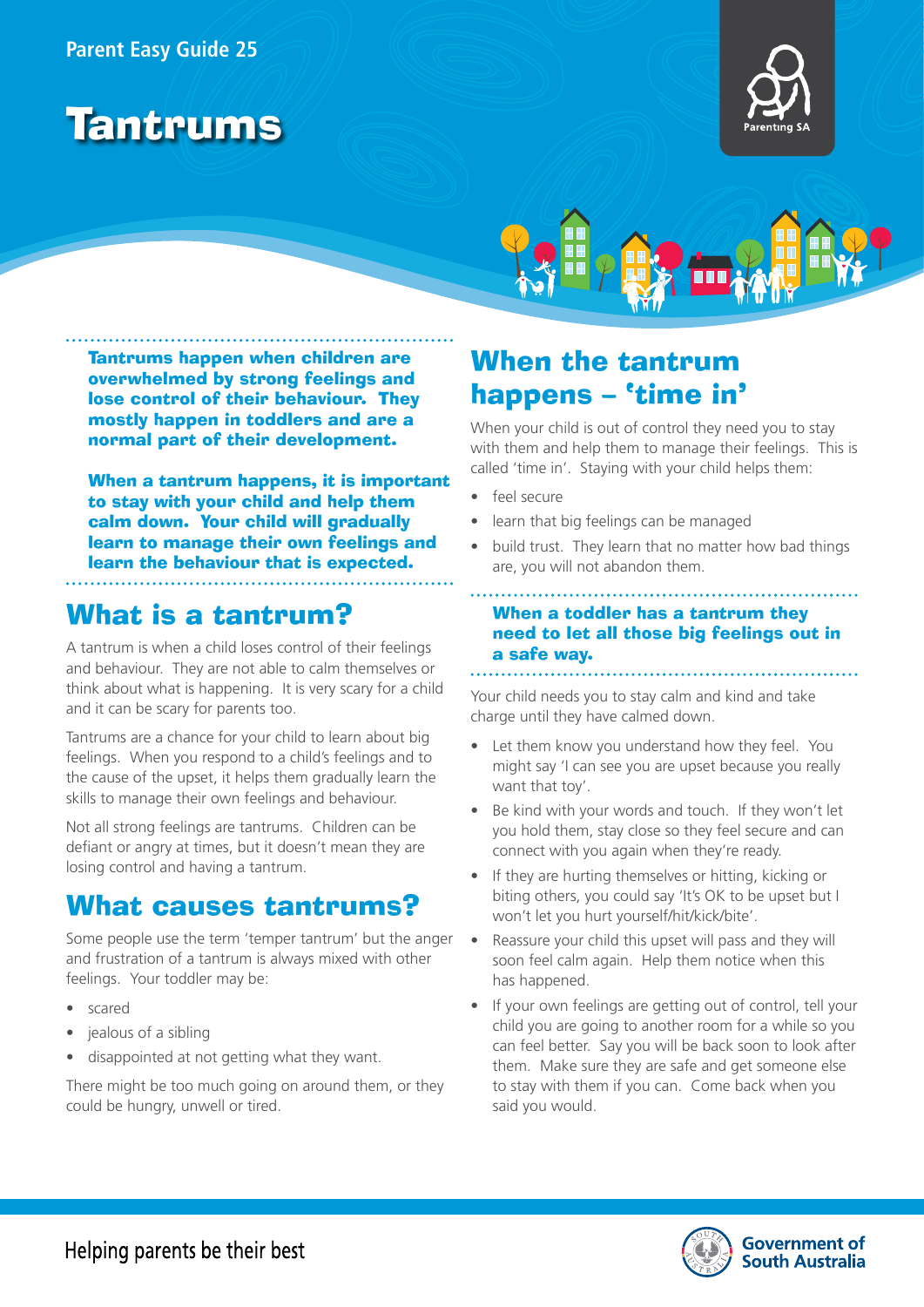

# What doesn't help

It is not helpful to:

- try to reason with your child. They can't 'hear' you when their feelings are so big
- punish a child having a tantrum. They are not being 'naughty' – they are not able to control themselves when overwhelmed
- ignore a tantrum. This can frighten your child because they don't know what to do without your help
- threaten to walk off and leave them, or laugh at them. This can make them even more upset. Children need you to be with them and take charge in a kind way.

### Seeing tantrums as learning opportunities makes them easier to deal with.

# After the tantrum

Children need to feel understood before they can move on and learn from the experience. When you and your child are calm, remind them that you love them before you help them learn from what happened.

### Dealing with feelings

Have lots of conversations about feelings and help children know that all feelings are OK. Often a child might seem angry or frustrated but underneath they can be feeling scared, jealous or disappointed. It is important to help them name the underlying feeling so they know what all their different feelings are.

For example, if your child is upset you might say:

- 'You seem very angry. Can you tell me what's wrong?'
- 'You really wanted that toy. You must be disappointed'.
- 'I think you must be sad inside'. Tell me if you need a hug'.

If your child is sad, they might want you to hold them until they finish crying.

It is important to not ignore a child's big feelings. The feelings don't just go away. They get pushed down and may show up in other ways that can be hard to deal with later. Your child may become withdrawn, whiney, anxious or rebellious. They may also develop certain habits like nail biting, jiggling legs or hair twirling to try and contain their pent-up feelings. They might learn to be afraid of emotions and find it harder to know their true feelings as they get older. Understanding emotions helps people get along with others and develop relationships.

### Responding to the cause

Try to work out the cause of the upset and respond to it. This does not mean giving in to what your child wants. It means helping them learn to solve problems and to deal with change, disappointment and frustration.

It helps to view what's happening through your child's eyes to really understand. For example, you might think they don't want the food you have given if they throw it on the floor in anger. If you look more closely, it might be they are upset because you have given them a different bowl or spoon. You might have put a new food in the bowl and they are scared because they don't know what it is.

# Preventing tantrums

No matter what you do, some tantrums are bound to happen. There are things you can do to help keep them to a minimum.

#### Learn the triggers

In the build-up to a tantrum, your child will show they are becoming overloaded with emotion. They might be clingy, whiney, 'out-of-sorts', very demanding or persistent. They might be acting silly or seem overly active.

It may help to keep a diary and note what is going on when tantrums happen, eg time of day, what you are doing, what your child is doing.

If there is a pattern, try to work out what you can do to prevent the tantrum. For example, if it always happens around dinner time, try giving them dinner earlier, bathing them before dinner, letting them help you prepare the meal, or having some special time with them at this time of day.

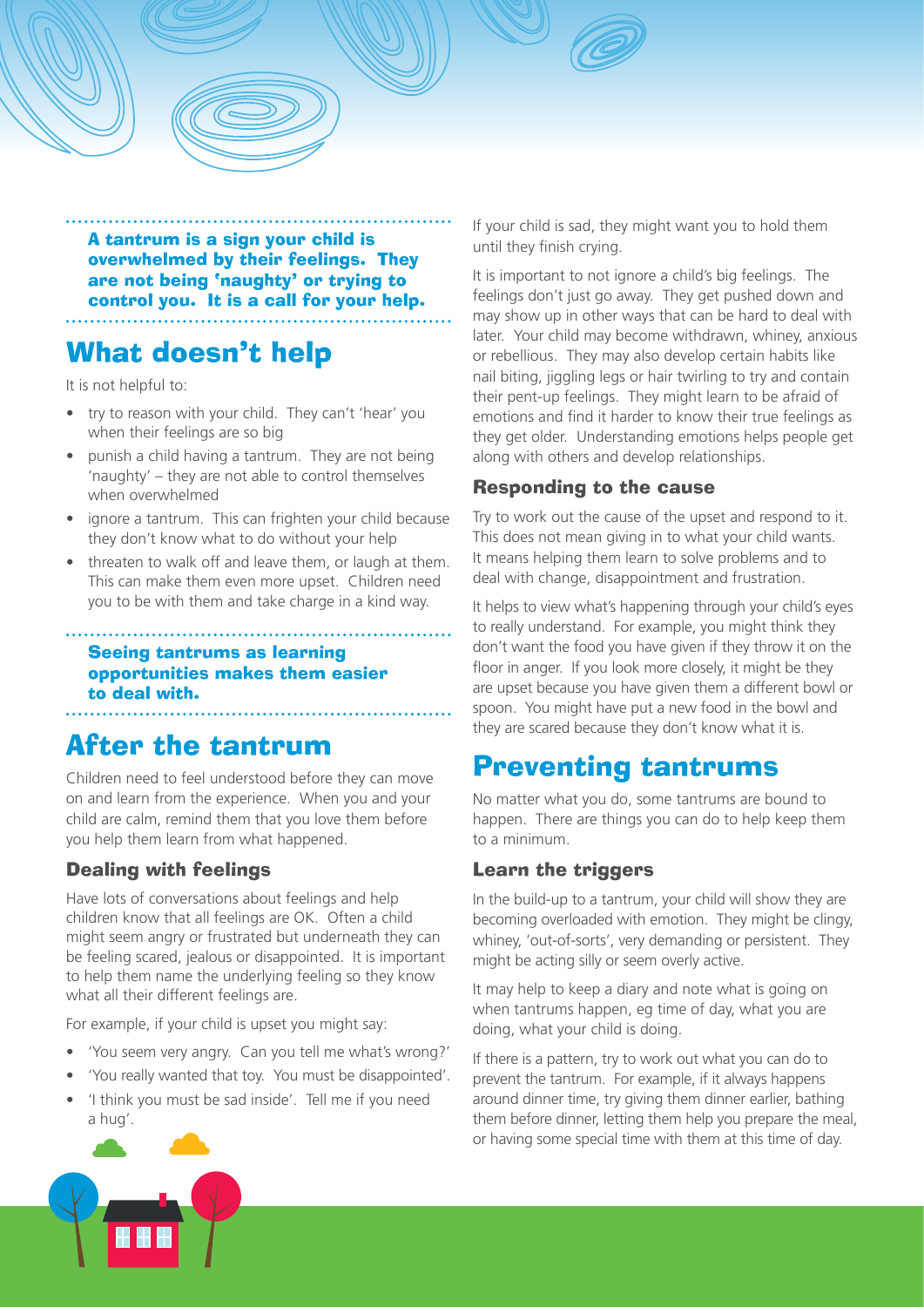

Is your child:

- needing more closeness and connection with you?
- tired, hungry or unwell?
- frustrated at not being able to have or do something?
- affected by other stresses starting childcare, a new baby, parents feeling stressed or fighting?
- feeling discouraged by only hearing 'No', 'Stop that' or 'Don't'?

#### Spending regular one-on-one time with your child can help reduce tantrums.

It can help to:

- spend one-on-one time with your child each day and give them your full attention. Special time together can help meet children's deep need for closeness and connection with people they love, and help them manage their feelings. Put your chores and phone aside. If your child feels you are too busy for them they will try to get your attention in other ways
- give them lots of room to move and explore. Play with them and follow their lead – this is a good way to learn how they see the world
- notice and tell them all the good things you like about them and what they do
- say what you want in positive ways, eg you might say 'Let's see how quickly you can put your toys in the box' instead of 'Put your toys away'.

## Think about stress in your child's life and try to find ways to reduce it.

### Plan ahead

Planning ahead will help keep tantrums from happening too often. Take into account your child's needs as well as your own. You might want to:

- go on outings after sleeps and meals and not when your child is hungry or tired
- pack a comforter, favourite toy or book you can give them if they become upset
- put things out of sight if they can't have them.

Try to have predictable routines. They help children to feel secure and in control. Sometimes a change in routine can trigger a tantrum.

#### Be flexible

It is important to be flexible if your child is finding it hard to cope.

- If you can see it's going to be 'one of those days', leave what you had planned and do something relaxing with your child. A small amount of time at the start of the day can save a lot of time and stress at the end of the day.
- If it has felt like a tough day, make time to relax with your child. Settle down and connect.

#### You could:

- walk in the park or around the block
- sit and watch their favourite TV program together
- sing or dance
- tell stories or read a book.

### Help children feel in control

Toddlers are learning to do things for themselves as they become more independent. They like to feel involved and capable and will often want to do things without your help. Letting them feel in control as they practise skills can avoid a power struggle and a tantrum.

#### It can help to:

- stay calm and be patient when they want to do things their way. It might take a bit longer but it could be quicker than trying to calm an upset child. It will also help them learn and develop their independence
- tell them you know how they feel if they start to get upset. It is important to acknowledge feelings and not dismiss them